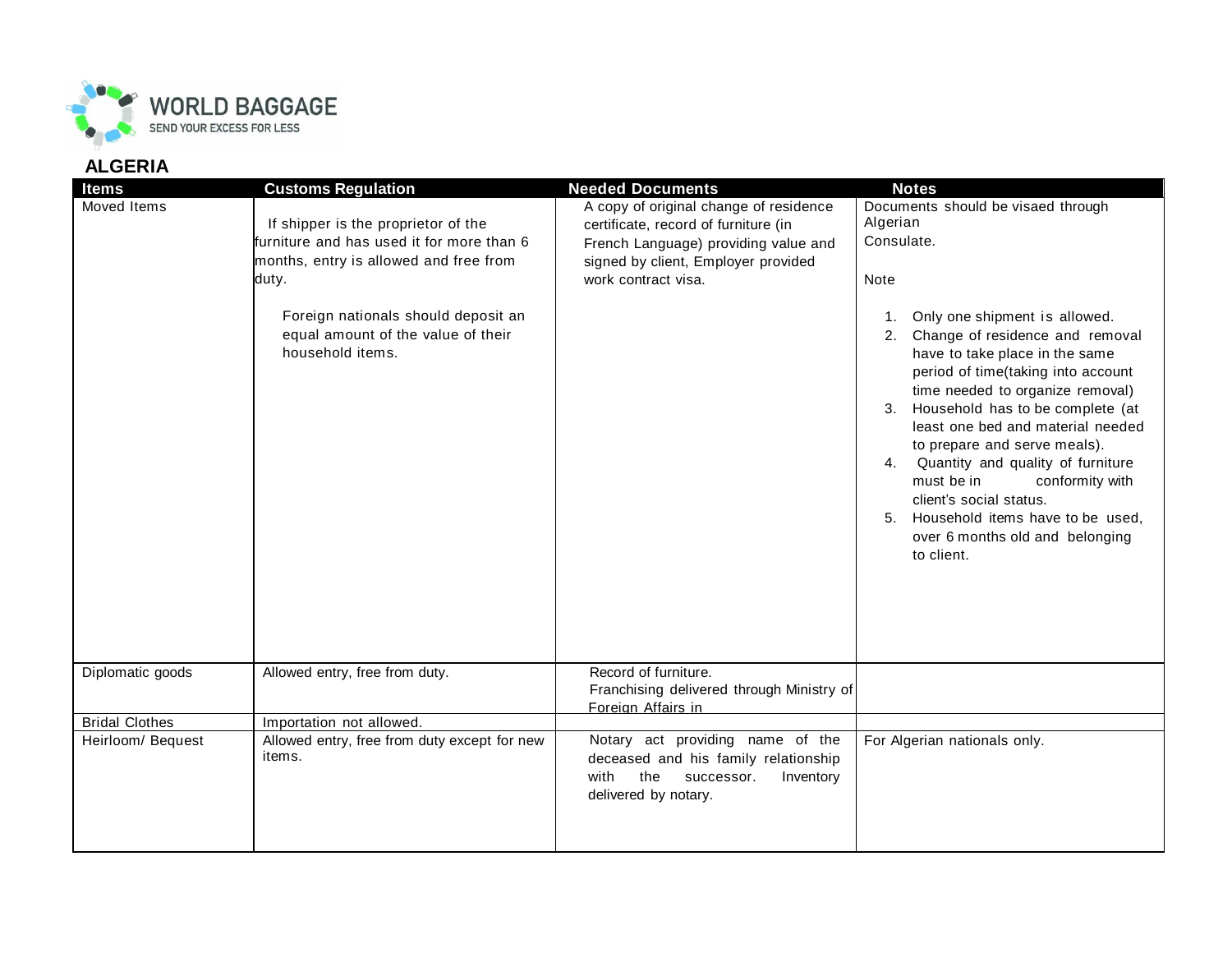

**REGERIA** and Allowed entry, free from duty.

See Removal Items.

Household effects